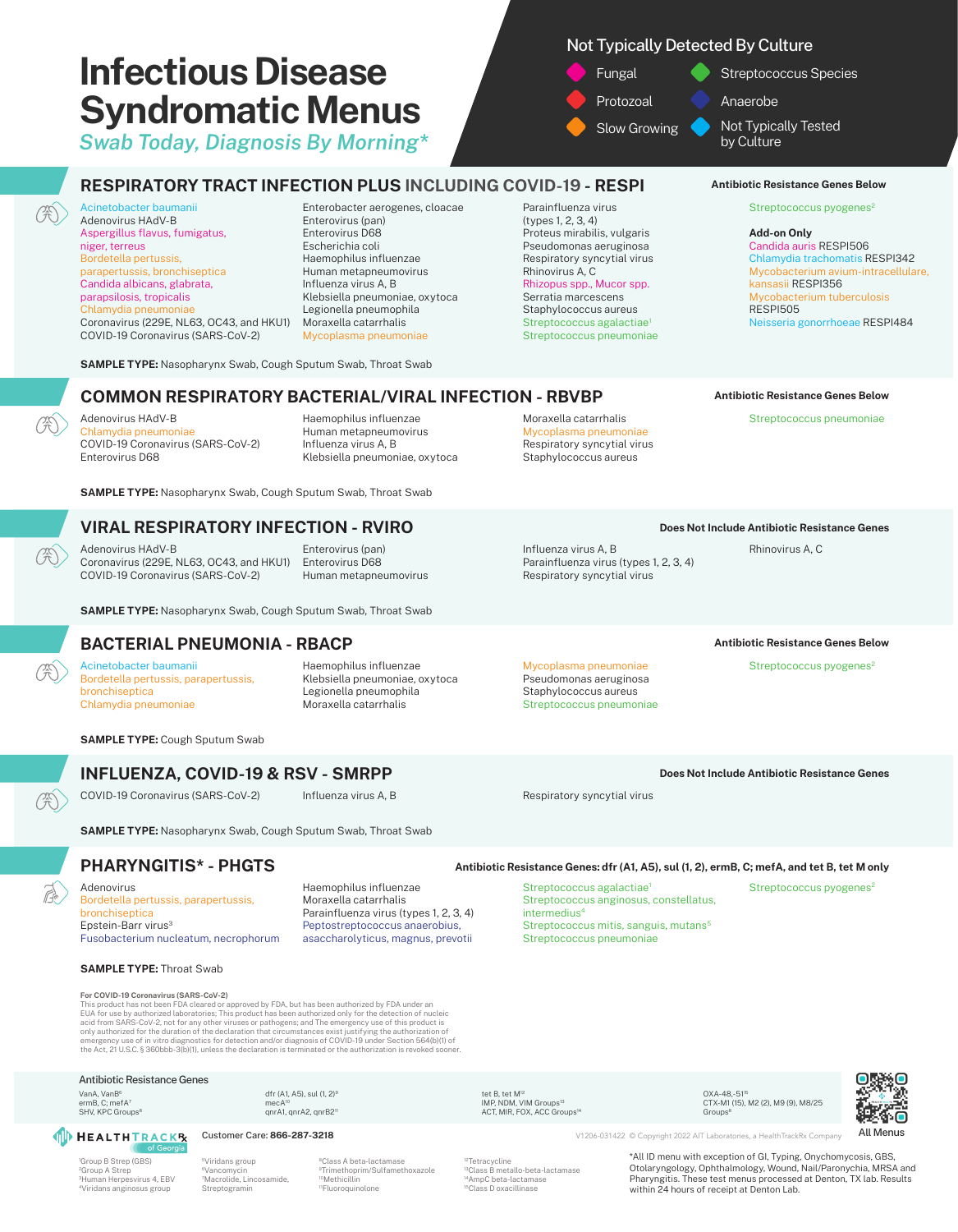*Swab Today, Diagnosis By Morning\**

## **GENITO/STI - GNSTD**

 $\ket{\phi}$ 

 $\overline{\mathbb{F}}$ g $\overline{\mathbb{F}}$ 

 $\ket{\phi}$ 

 $\ket{\phi}$ 

 $\overline{\mathbb{F}}$ g $\overline{\mathbb{F}}$ 

 $\ket{\phi}$ 

 $\P\overline{Q}$ 

 $\overline{\mathbb{F}}$ 

Acinetobacter baumanii Actinomyces israelii Atopobium vaginae Bacteroides fragilis BVAB 2, 3 (bacterial vaginosis associated bacteria 2, 3); Mobiluncus spp. Candida albicans, glabrata, parapsilosis, tropicalis Chlamydia trachomatis Citrobacter freundii Enterobacter aerogenes, cloacae

#### Enterococcus faecalis, faecium Escherichia coli Gardnerella vaginalis Haemophilus ducrey Herpes simplex virus 1, 21 Klebsiella (Calymmatobacterium) granulomatis Klebsiella pneumoniae, oxytoca Megasphaera (Types 1, 2) Morganella morganii Mycoplasma genitalium, hominis

## Not Typically Detected By Culture



### **Antibiotic Resistance Genes Below**

Trichomonas vaginalis Ureaplasma urealyticum, parvum

#### **Add-on Only**

Candida auris GNSTD506 High Risk HPV types 16, 39, 26, 18, 51, 53, 31, 52, 66, 33, 58, 73, 35, 59, 82, 45, 56, 68, 67, 69, 70 GNSTD493

**SAMPLE TYPE:** Urine Swab, Prostatic Fluid, Penile Swab, Anorectal Swab, Vaginal Swab, Pelvic Abscess Material, Endometrial Sampling, Cervical Brushing, Genital Region Ulcer Swab, Endocervical Brushing, Urethral Swab

## **SEXUALLY TRANSMITTED INFECTION - NWSTI**

Atopobium vaginae Chlamydia trachomatis Gardnerella vaginalis

Herpes simplex virus 1, 21 Mycoplasma genitalium, hominis Neisseria gonorrhoeae

Trichomonas vaginalis Ureaplasma urealyticum, parvum

Neisseria gonorrhoeae Peptostreptococcus anaerobius, asaccharolyticus, magnus, prevotii Proteus mirabilis, vulgaris Pseudomonas aeruginosa Serratia marcescens Staphylococcus aureus Staphylococcus spp.<sup>2</sup> Streptococcus agalactiae<sup>3</sup> Streptococcus pyogenes<sup>4</sup> Treponema pallidum<sup>5</sup>

**SAMPLE TYPE:** Urine Swab, Vaginal Swab, Genital Region Ulcer Swab, Prostatic Fluid, Pelvic Abscess Material, Endocervical Brushing, Penile Swab, Endometrial Sampling, Urethral Swab, Anorectal Swab, Cervical Brushing

## **VAGINITIS - BVSTD**

Atopobium vaginae Bacteroides fragilis BVAB 2, 3 (bacterial vaginosis associated bacteria 2, 3); Mobiluncus spp. Enterococcus faecalis, faecium **SAMPLE TYPE:** Vaginal Swab

BVAB 2, 3 (bacterial vaginosis associated bacteria 2, 3); Mobiluncus spp. Chlamydia trachomatis

**STI-VAGINITIS - BGSTD**

Escherichia coli olasma genitalium, hominis Staphylococcus aureus Streptococcus agalactiae<sup>3</sup> Trichomonas vaginalis

Enterococcus faecalis, faecium

**SAMPLE TYPE:** Urine Swab, Anorectal Swab, Vaginal Swab, Pelvic Abscess Material, Endometrial Sampling, Cervical

Ureaplasma urealyticum, parvum

**Add-on Only** BVSTD368 Candida albicans, glabrata, parapsilosis, tropicalis

**Antibiotic Resistance Genes Below**

### **Add-on Only**

High Risk HPV types 16, 39, 26, 18, 51, 53, 31, 52, 66, 33, 58, 73, 35, 59, 82, 45, 56, 68, 67, 69, 70 NWSTI493

### **Antibiotic Resistance Genes Below**

Candida auris BVSTD506 High Risk HPV types 16, 39, 26, 18, 51, 53, 31, 52, 66, 33, 58, 73, 35, 59, 82, 45, 56, 68, 67, 69, 70 BVSTD493

#### **Antibiotic Resistance Genes Below**

**Add-on Only** Candida albicans, glabrata, parapsilosis, tropicalis BGSTD368 Candida auris BGSTD506 High Risk HPV types 16, 39, 26, 18, 51, 53, 31, 52, 66, 33, 58, 73, 35, 59, 82, 45, 56, 68, 67, 69, 70 BGSTD493

Atopobium vaginae Bacteroides fragilis

Escherichia coli Gardnerella vaginalis Herpes simplex virus 1, 21 Mycoplasma genitalium, hominis

**CHLAMYDIA, GONORRHEA & TRICHOMONAS - STDSN**

Brushing, Genital Region Ulcer Swab, Endocervical Brushing, Urethral Swab

Chlamydia trachomatis Neisseria gonorrhoeae Trichomonas vaginalis

**SAMPLE TYPE:** Urine Swab, Vaginal Swab, Genital Region Ulcer Swab, Prostatic Fluid, Pelvic Abscess Material, Endocervical Brushing, Penile Swab, Endometrial Sampling, Urethral Swab, Anorectal Swab, Cervical Brushing

Chlamydia trachomatis Haemophilus ducreyi

**SAMPLE TYPE:** Genital Region Ulcer Swab

## **HERPES SIMPLEX VIRUS TYPING\* - SBTPG**

Herpes simplex virus 1 Herpes simplex virus 2

Herpes simplex virus 1, 21 Klebsiella (Calymmatobacterium)

**SAMPLE TYPE:** Penile Swab, Anorectal Swab, Vaginal Swab, Genital Region Ulcer Swab

## **GROUP B STREP\* - GBSTP**

Streptococcus agalactiae<sup>3</sup>

Antibiotic Resistance Genes

VanA, VanB6 ermB, C; mefA<sup>7</sup> smile, e, membre<br>SHV, KPC Groups<sup>8</sup>

**ID HEALTHTRACKR** 

dfr (A1, A5), sul (1, 2)<sup>9</sup> mecA<sup>10</sup><br>qnrA1, qnrA2, qnrB2''

tet B, tet M12 IMP, NDM, VIM Groups<sup>13</sup><br>ACT, MIR, FOX, ACC Groups<sup>14</sup>



68 О

Customer Care: 866-287-3218 **Variable 2022 AIT Laboratories**, a Health TrackRx Company **All Menus** 

\*All ID menu with exception of GI, Typing, Onychomycosis, GBS, Otolaryngology, Ophthalmology, Wound, Nail/Paronychia, MRSA and Pharyngitis. These test menus processed at Denton, TX lab. Results within 24 hours of receipt at Denton Lab.

1 HSV-1, HSV-2 2Coagulase negative species: S. epidermidis, S. haemolyticus, S. lugdunensis, S. saprophyticus

3Group B Strep (GBS) 4Group A Strep **Syphilis** 6Vancomycin 7Macrolide, Lincosamide,

Streptogramin 8Class A beta-lactamase <sup>9</sup>Trimethoprim/Sulfamethoxazole 10Methicillin 11Fluoroquinolone

<sup>12</sup>Tetracycline<br><sup>13</sup>Class B metallo-beta-lactamase

14AmpC beta-lactamase <sup>5</sup>Class D oxacillinase

granulomatis Treponema pallidum<sup>6</sup>

Neisseria gonorrhoeae Staphylococcus aureus Streptococcus agalactiae<sup>3</sup> Trichomonas vaginalis Ureaplasma urealyticum, parvum

**Does Not Include Antibiotic Resistance Genes**

Antibiotic Resistance Genes:<br>Antibiotic Resistance Genes:<br>Afr (A1, A5) sul (1, 2) erm R, C; mefA, and tet B, tet Monly **dfr (A1, A5), sul (1, 2), ermB, C; mefA, and tet B, tet M only**

**Does Not Include Antibiotic Resistance Genes**

**SAMPLE TYPE:** Vaginal Swab, Anorectal Swab **Does Not Include Antibiotic Resistance Genes**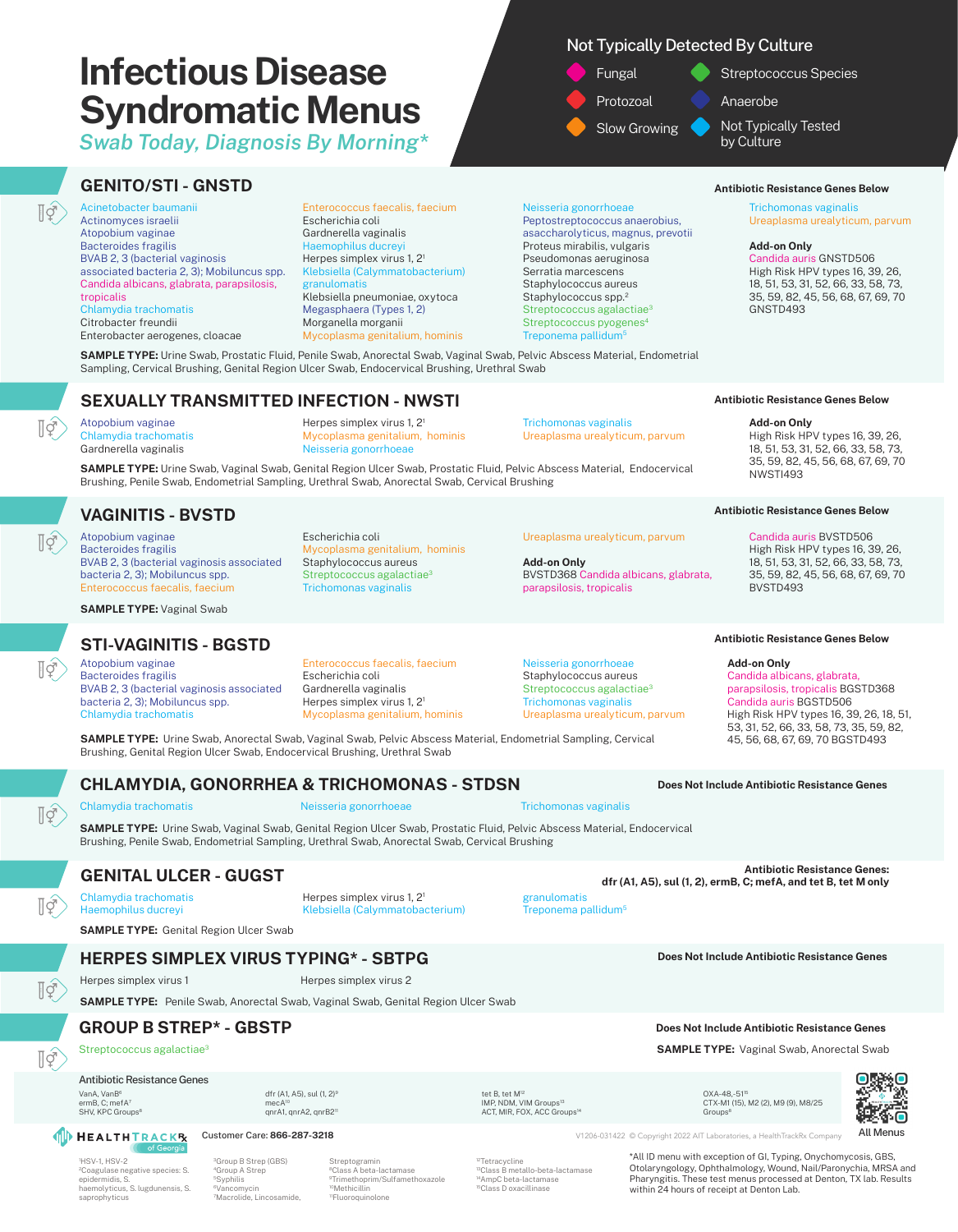*Swab Today, Diagnosis By Morning\**

## **URINARY TRACT INFECTION PLUS - URINE Antibiotic Resistance Genes Below Antibiotic Resistance Genes Below**

Acinetobacter baumanii Candida albicans, glabrata, parapsilosis, tropicalis Citrobacter freundii Enterobacter aerogenes, cloacae Enterococcus faecalis, faecium **SAMPLE TYPE:** Urine Swab, Catheter Swab

#### Escherichia coli Klebsiella pneumoniae, oxytoca Morganella morganii nitalium, hominis Proteus mirabilis, vulgaris Pseudomonas aeruginosa

## **URINARY TRACT INFECTION - UBASE**

#### Acinetobacter baumanii Candida albicans, glabrata, parapsilosis, tropicalis Citrobacter freundii

Enterobacter aerogenes, cloacae cus faecalis, faecium Escherichia coli Klebsiella pneumoniae, oxytoca

Enteroaggregative E. coli (EAEC) Enteroinvasive E. coli (EIEC) / Shigella spp. Enteropathogenic E. coli (EPEC) Enterotoxigenic E. coli (ETEC) Enterovirus A, B, C Enterovirus D68 Giardia intestinalis Helicobacter pylori Listeria monocytogenes

histolytica

**SAMPLE TYPE:** Urine Swab, Catheter Swab

## **GASTROINTESTINAL INFECTION\* - GSTRO**

Adenovirus HAdV-F, HAdV-G Astrovirus, Sapovirus G1, G2 Bacteroides fragilis Campylobacter jejuni, coli Clostridioides difficile (toxins A, B) Clostridium perfringens, novyi, septicum Cryptosporidium hominis, parvum, felis Cyclospora cayetanensis, Cystoisospora belli Dientamoeba fragilis, Entamoeba

**SAMPLE TYPE:** Rectal Swab, Stool Swab

## **OPHTHALMOLOGY INFECTION\* - OPTIC**

Acanthamoeba castellani, polyphaga; Vermamoeba (Hartmannella) vermiformis Acinetobacter baumanii Adenovirus Alternaria spp., Curvularia lunata, Penicillium spp. Aspergillus flavus, fumigatus, niger, terreus Bacillus cereus, thuringiensis Candida albicans, glabrata, parapsilosis, tropicalis Chlamydia trachomatis Citrobacter freundii Corynebacterium jeikeium, striatum, tuberculostearicum

Cutibacterium (Propionibacterium) acnes Cytomegalovirus4 Demodex folliculorum Enterobacter aerogenes, cloacae Enterococcus faecalis, faecium Enterovirus (pan) Epstein-Barr virus<sup>5</sup> Escherichia coli Fusarium oxysporum, solani Fusobacterium nucleatum, necrophorum Haemophilus influenzae Herpes simplex virus 1, 26 Klebsiella pneumoniae, oxytoca

# Not Typically Detected By Culture

Fungal Protozoal Slow Growing

Serratia marcescens Staphylococcus aureus Staphylococcus spp.<sup>1</sup> Streptococcus agalactiae<sup>2</sup> Streptococcus pyogenes<sup>3</sup> Trichomonas vaginalis

Morganella morganii Proteus mirabilis, vulgaris Pseudomonas aeruginosa Staphylococcus aureus

Microsporidium (Enterocytozoon bieneusi, Encephalitozoon intestinalis)

Shiga toxin-producing E. coli (STEC) Shiga toxin-producing E. coli 0157 (STEC

Vibrio parahaemolyticus, vulnificus,

Microsporidia (Encephalitozoon hellum, cuniculi, Nosema (Vittaforma) ocularum)

Moraxella catarrhalis Morganella morganii Mycobacterium spp. Neisseria gonorrhoeae Peptostreptococcus anaerobius, asaccharolyticus, magnus, prevotii Proteus mirabilis, vulgaris Pseudomonas aeruginosa Rhizopus spp., Mucor spp. Staphylococcus aureus Staphylococcus spp.<sup>1</sup>

Norovirus (Genogroup 1, 2)

Rotavirus A, B Salmonella enterica

0157)

cholerae

Streptococcus Species

- Anaerobe
- Not Typically Tested by Culture

Ureaplasma urealyticum, parvum

**Add-on Only** Candida auris URINE506

#### **Antibiotic Resistance Genes Below**

Staphylococcus spp.1 Streptococcus agalactiae<sup>2</sup>

### **Antibiotic Resistance Genes Below**

Yersinia enterocolitica

**Add-on Only** Candida albicans, glabrata, parapsilosis, tropicalis GASTRO506 Candida auris GASTRO368

#### **Antibiotic Resistance Genes Below**

Streptococcus agalactiae<sup>2</sup> Streptococcus anginosus, constellatus, intermedius<sup>7</sup> Streptococcus mitis, sanguis, mutans<sup>8</sup> Streptococcus pneumoniae Streptococcus pyogenes<sup>3</sup> Toxoplasma gondii Varicella zoster virus<sup>9</sup>

**SAMPLE TYPE:** Eye Swab, Vitreous Fluid, Lacrimal Fluid

## **OTOLARYNGOLOGY INFECTION\* - AURAL**

Acinetobacter baumanii Adenovirus Alternaria spp, Curvularia lunata, Penicillium spp. Aspergillus flavus, fumigatus, niger, terreus Enterovirus (pan) Bordetella pertussis, parapertussis, bronchiseptica Candida albicans, glabrata, parapsilosis, tropicalis Chlamydia trachomatis Corynebacterium jeikeium, striatum, tuberculostearicum

Cytomegalovirus4 Enterobacter aerogenes, cloacae terococcus faecalis, faecium Epstein-Barr virus<sup>5</sup> Escherichia coli Fusarium oxysporum, solani Fusobacterium nucleatum, necrophorum Haemophilus influenzae Herpes simplex virus 1, 26 Klebsiella pneumoniae, oxytoca

Streptococcus anginosus, constellatus,

### **Antibiotic Resistance Genes Below**

Streptococcus mitis, sanguis, mutans<sup>8</sup> Streptococcus pneumoniae Streptococcus pyogenes<sup>3</sup> Varicella zoster virus<sup>9</sup>

**SAMPLE TYPE:** Nasopharynx swab, Throat swab, Ear swab, Tympanocentesis fluid

dfr (A1, A5), sul (1, 2)13 mecA14<br>qnrA1, qnrA2, qnrB215

#### Antibiotic Resistance Genes

VanA, VanB10 ermB, C; mefA''<br>SHV, KPC Groups'<sup>2</sup>

**ID HEALTHTRACKR** 

1 Coagulase negative species: S. epidermidis, S. haemolyticus, S. lugdunensis, S. saprophyticus 2Group B Strep (GBS) 3Group A Strep 4Human Herpesvirus 5, CMV

5Human Herpesvirus 4, EBV 6HSV-1, HSV-2 7Viridans anginosus group 8Viridans group 9Human Herpesvirus 3, VZV

10Vancomycin 11Macrolide, Lincosamide, Streptogramin <sup>2</sup>Class A beta-lactamase <sup>13</sup>Trimethoprim/Sulfamethoxazole 14Methicillin

tet B, tet M16 IMP, NDM, VIM Groups<sup>17</sup><br>ACT, MIR, FOX, ACC Groups<sup>18</sup> OXA-48,-51<sup>19</sup> CTX-M1 (15), M2 (2), M9 (9), M8/25<br>Groups<sup>12</sup>

Customer Care: 866-287-3218 **V1206-031422 © Copyright 2022 AIT Laboratories**, a HealthTrackRx Company **All Menus** 

15Fluoroquinolone Tetracycline 17Class B metallo-beta-lactamase 18AmpC beta-lactamase 19Class D oxacillinase

\*All ID menu with exception of GI, Typing, Onychomycosis, GBS, Otolaryngology, Ophthalmology, Wound, Nail/Paronychia, MRSA and Pharyngitis. These test menus processed at Denton, TX lab. Results within 24 hours of receipt at Denton Lab.

Cutibacterium (Propionibacterium) acnes Moraxella catarrhalis Neisseria gonorr Parainfluenza virus (types 1, 2, 3, 4) Peptostreptococcus anaerobius, asaccharolyticus, magnus, prevotii Proteus mirabilis, vulgaris Pseudomonas aeruginosa Rhizopus spp., Mucor spp. Staphylococcus aureus Streptococcus agalactiae<sup>2</sup> intermedius<sup>7</sup>

 $(3, 5)$ 

 $\bigcup$ 

 $\bigotimes$ 

Á